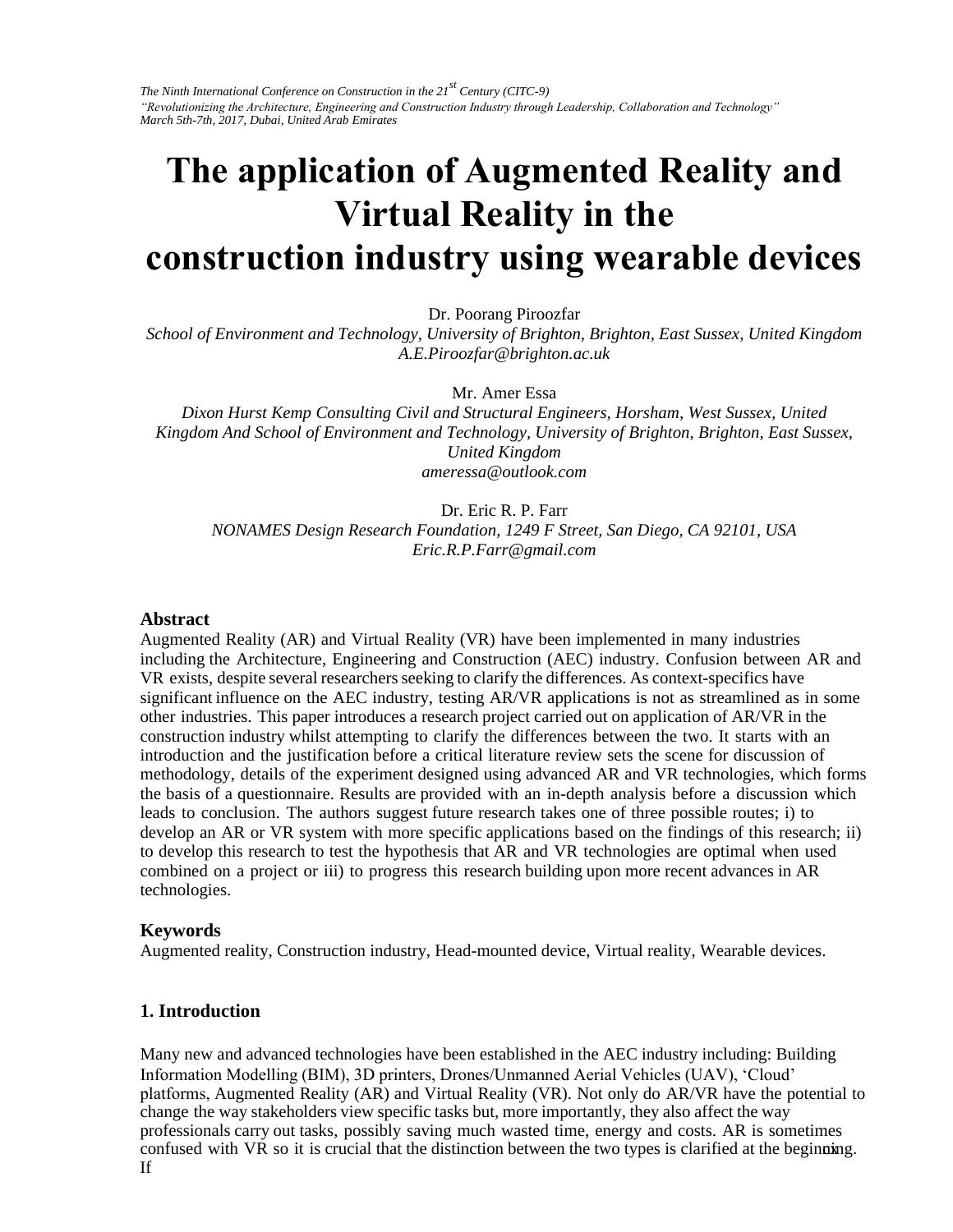a system comprises of a real-world scene superimposed by virtual elements, this constitutes an AR environment (Meža *et al.*, 2014). However, if the real-world scene is replaced with a virtual scene, this produces a VR environment (Azuma *et al.*, 2001).

AR has a history of more than 50 years dating back to works of Morton Heilig in 1960 (Head-mounted TV display) and Ivan Sutherland in 1996 (Head-mounted Display; HMD), but more specifically that of Tom Caudell's for Boeing who was the first to coin the term (Virtual Reality, 2015). Morton Heilig also contributed to the development of VR earlier on (Sensorama in 1956) before the technology advanced considerably in 1980. In the early 1980's Jaron Lanier was first to offer a commercial VR system (Reality Built for Two) prior to the term eventually being coined by Jaron in 1987 (Axworthy, 2016). AR and VR have been developed/researched in many industries and they found their ways into the AEC industry more recently. However, due to the nature and context-specifics of the AEC industry, the research in this area has been faced with more obstacles than in many other industries.

The potential for AR/VR in the AEC industry holds new and exciting prospects. This is due to the advantages which AR/VR can offer if used correctly. Compared to the advanced technologies mentioned previously, AR is more sustainable, less intrusive and more adaptable to the ever-growing, dynamic, fast changing and challenging industry. Furthermore, integrating AR systems throughout the lifecycle of a project may improve health & safety of work environments, reduce cost incurred due to insufficient time management, performing iterative processes whilst providing stakeholders and professionals alike with a system that is easy, cost effective and safe to use. In doing so, this research aims to establish the applicability of AR/VR within the construction industry with a particular emphasis on wearable devices, namely HMDs, for both. To achieve this aim, first of all a critical review of the state-of-the-art in AR/VR application in the AEC industry will be carried out which will help identify the areas of specific application of AR/VR to be developed and used for this study. These will then be used to design an experiment to first increase the awareness of the participants in this study but also, more importantly, to gauge and analyse their opinions as future generation of professionals in the AEC industry. To ensure that the research question is to be answered in the most proportionate way, a mixed methodology approach to this project has been taken. Further details will be provided subsequently in the next sections of this paper.

# **2. Literature Review**

Wearable devices are used for both AR and VR applications. Given the extensive literature on AR/VR, this review focuses on key areas associated with the application of wearable devices for AR/VR in the AEC industry, namely the status quo, recent advancements, application areas, problems associated with implementation and, advantages and disadvantages, before providing a conclusion to the review which would help identify the gap in the knowledge and help the design of this research.

Widely referenced by many researchers (such as Azuma *et al.*, 2001; Dunston and Wang, 2005; Yuen *et al.*, 2011; Raajana *et al.*, 2012; Meža *et al.*, 2014), Milgram and Colquhoun Jr. (1999) assert that two definitions for AR exist in the literature. The first and most common definition includes a display system such as an HMD or Heads-Up Display (HUD) whereas the second definition is more general without reference to a display system.

Raajana *et al*. (2012) state that confusion between AR and VR is a long-running issue. This confusion is due to the two technologies having a similar approach, however the differences can be easily understood. AR is an interface that overlays digital information onto the user's view, with the digital objects spatially aligned to the physical environment (Zollmann *et al.*, 2014). AR is developing into the most encouraging method to support 3D tasks (Baratoff *et al.*, 2002). However, VR differs from AR in that it removes the real elements and instead immerses the user in a totally virtual environment with virtual objects. Figure 1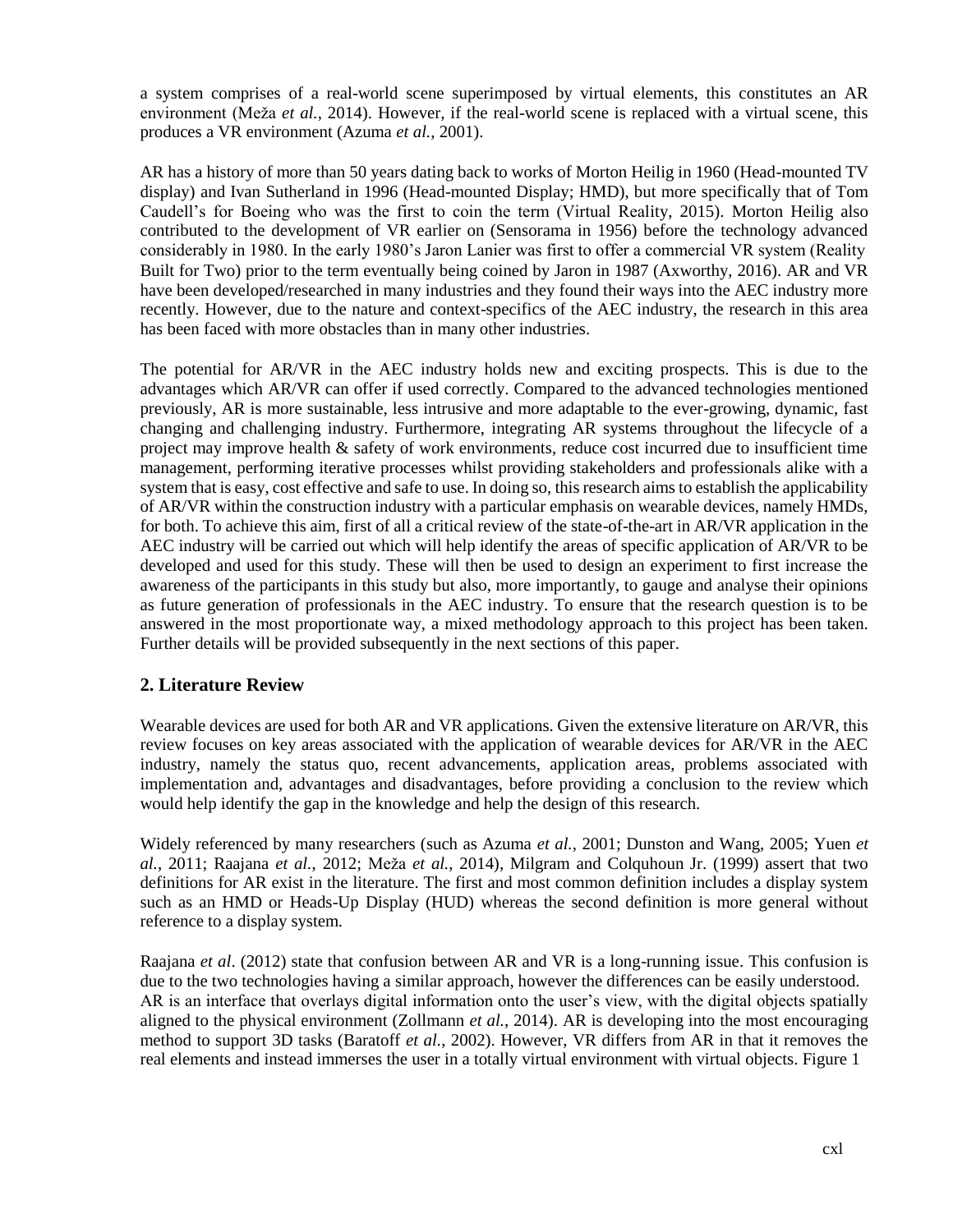shows an example of the difference between AR and Virtual Reality (VR), as produced by Behzadan and Kamat in 2005:



**Figure 1: Difference between AR (left) and VR (right) for a construction project (Behzadan and Kamat, 2005)**

Efforts to establish VR outweigh those for AR and started earlier; especially with regards to the education and entertainment industries. For example, the first experiment where VR was used as a learning tool occurred in the early 1990's and there are instances where the term 'virtual reality' became attached to games after the term had become popularized (Schroeder, 1993). Appreciating that AR is traditionally behind VR, in 2001, Azuma *et al.* rightly point out that the state-of-the-art in AR was comparable to the early stages of VR. However, over the past two decades, the application of AR and VR has grown rapidly due to development of mobile and wearable devices. Because such devices have "an array of sophisticated sensors, powerful processing and storage capabilities, and persistent network connections that make them ideal platforms for building AR applications" (White *et al.*, 2014, p.121), "they are becoming smaller, more powerful, and less expensive" (Chi *et al*., 2013, p.116) and they are "powerful mobile AR platforms enabling the embodied interaction throughout the physical and virtual environments" (Kim, 2013, p.80).

The need and potential around integrating mobile and wearable devices with BIM may facilitate the uptake of AR/VR systems. Given that BIM is initially associated with and nurtured by VR, Wang *et al.* (2014) investigation of implementation of AR with BIM which developed four 'AR+BIM' prototypes, with each prototype having a specific application, i.e. walk-through, context-aware mobile system, on-site assembly and way-finding, may be taken as an attempt to strike a balance between the interoperability between both AR and VR with BIM. Rapid expansion of AR applications available for the mass consumer/prosumer markets is another more recent development which has applications in but is not only limited to the AEC industry. However, both types of devices also have their limitations. For instance, they are not always able to process the quantity of information contained in building information models (Meža *et al.*, 2014).

As mentioned earlier AR is by nature behind VR in its development and uptake. Problems associated with hindering the wider use of AR can be categorized into three areas: technological limitations, user interface limitations and social acceptance issues (Azuma *et al*., 2001). Privacy concerns are given as one of the social acceptance issues preventing wider use of AR. The 'Google Glass' project is one example of how evident privacy concerns are where sales were ceased due to the privacy concerns of consumers. Another obstacle on the way of higher uptake of both technologies which is often perceived as unnecessary and avoidable, is the complication of 3D modelling (Wang *et al.*, 2014). This is because it is normally difficult to manipulate a 3D model using traditional devices (Billinghurst *et al.*, 2003) whether it is for AR or VR application. This means that for an increased uptake of 3D modelling, a device should permit the user to manipulate a 3D model easily and efficiently. In line with Azuma *et al*. (2001) the problem of technology implementation with regards to HMDs can be classified as "…difficulty in calibrating the correct correlation between real and virtual positions, a confusing sense of depth and, occlusion of the real scene" (Shin and Dunston, 2010, p.171). Drascic (1996, cited in Azuma *et al*. 2001), also suggest that implementation errors, technological problems as well as limitations of current HMDs all hinder AR display and hence AR adoption. However, Shen *et al.* (2001, cited in Dunston and Wang 2005) showcase the development of a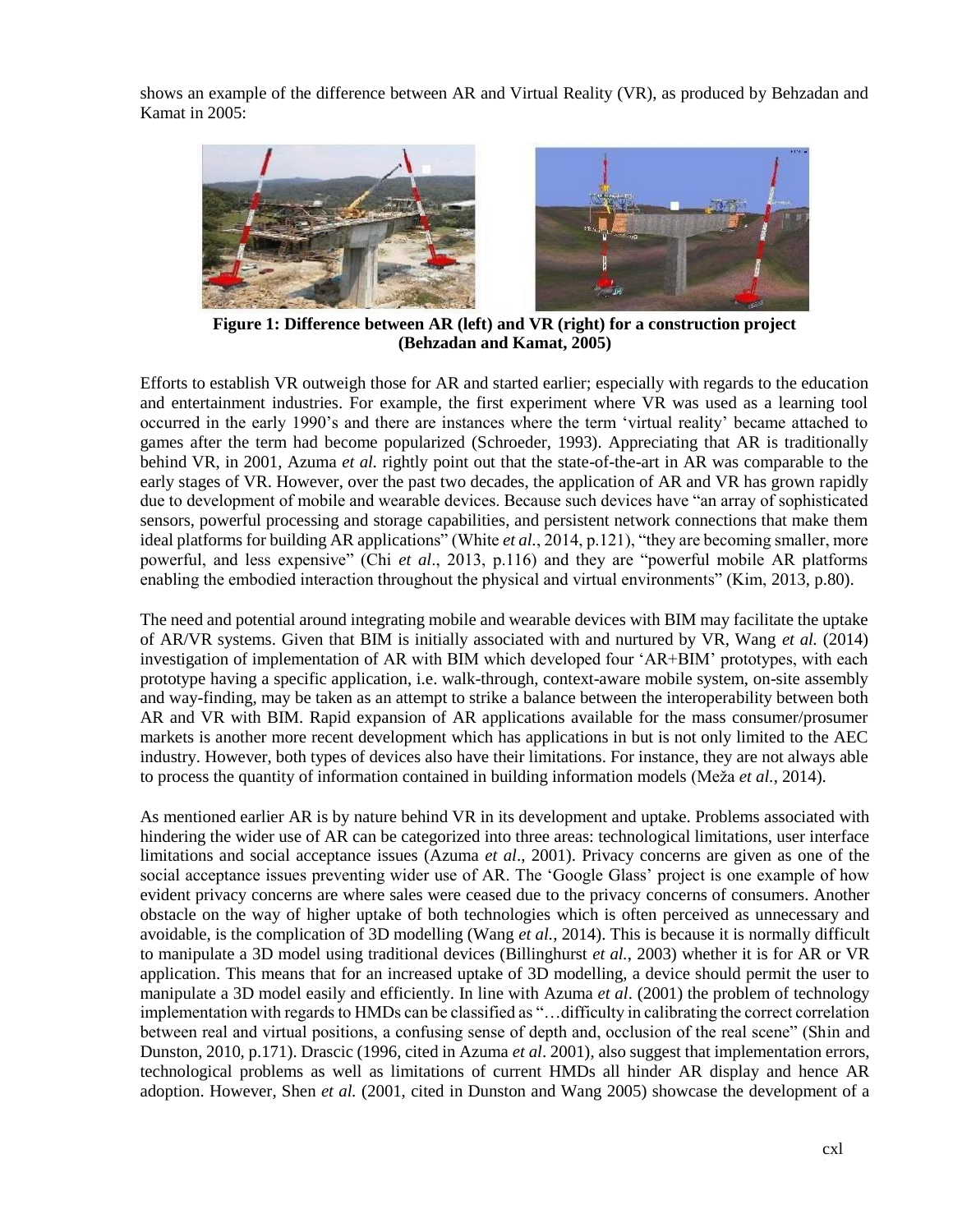video-based, calibration-free AR approach (in urban planning). Another area which may be deemed to hinder more widespread use of AR to catch up with VR systems in construction is the need for calibration of AR systems; what evidently is not the case with VR. With some degrees of success, Fuhrmann *et al.* (1999) seem to have solved this issue by proposing a scheme which allows for fast calibration of a HMD without the need for additional equipment or complex procedures.

## **3. Research Methodology and Design**

This project utilizes a mixed methodology, aiming to "understand, explain, explore, discover and clarify situations, feelings, perceptions, attitudes, values, beliefs and experiences of a group of people" (Kumar, 2010, p.103) with regards to AR and VR. The quantitative aspect comes from the determination of the strength of people's beliefs and opinions and the subsequent conversion of these characteristics into inferential statistical analysis. Secondary research, in the form of a literature review, was carried out then followed by the development of an experiment and the design of a questionnaire which forms core of the primary research. The experiment was split into two sections to avoid the risk of confusion between AR and VR amongst participants, as was found to be the case in research from the literature.

## **3.1 Description of Experiment**

Different software applications and hardware equipment available on the market were investigated to be utilized for the project. The experiment and questionnaire were both directly dependent on whether and to which AR/VR HMD devices access could be secured. This section will briefly discuss what was involved in this process before providing an outline design of the experiment.

## **3.1.1 Choice of Wearable HMD**

Four companies were identified as leading companies in AR market with possibility of employing their products for AEC applications. Two parallel methods were utilized to contact the companies: a written correspondence which was sent in post and a direct email to work email addresses or in-mail messaging services on professional network i.e. Linked In. Further investigation of the product, their capabilities and limitations as well as the professional judgment made based on correspondences exchanged one of the leading market providers of AR solutions was chosen for this study. The VR application chosen to be used for this study was Oculus Rift, due to its widespread use, high flexibility, advanced features and in-house availability.

### **3.1.2 Development of Experiment**

The Advanced Engineering Center, a new building facility on University of Brighton's (UoB) Moulsecoomb campus was selected as a case study for this research. At the time of carrying out this research, the building was at its final design and initial tendering stages. Planning applications on the local council website database were utilized and with support of the UoB's Facilities Management Department, HASSELL, the architects in charge of the design were contacted to obtain the BIM models for the project, who then provided all the documents as requested.

*The AR Experiment:* The Revit files were then needed to be exported in a FBX file format which was compatible with the HMD software application. For the AR device to be able to view the 3D Revit model, a marker and a scene needed to be prepared. 3DS Max was used to generate the scene and to include the materials for the AR application whereas Maya was used to generate and link up the customized marker. Once that was done, the scene was ready to be downloaded on to the AR software application to be viewed by the see-through AR device (Figure 2).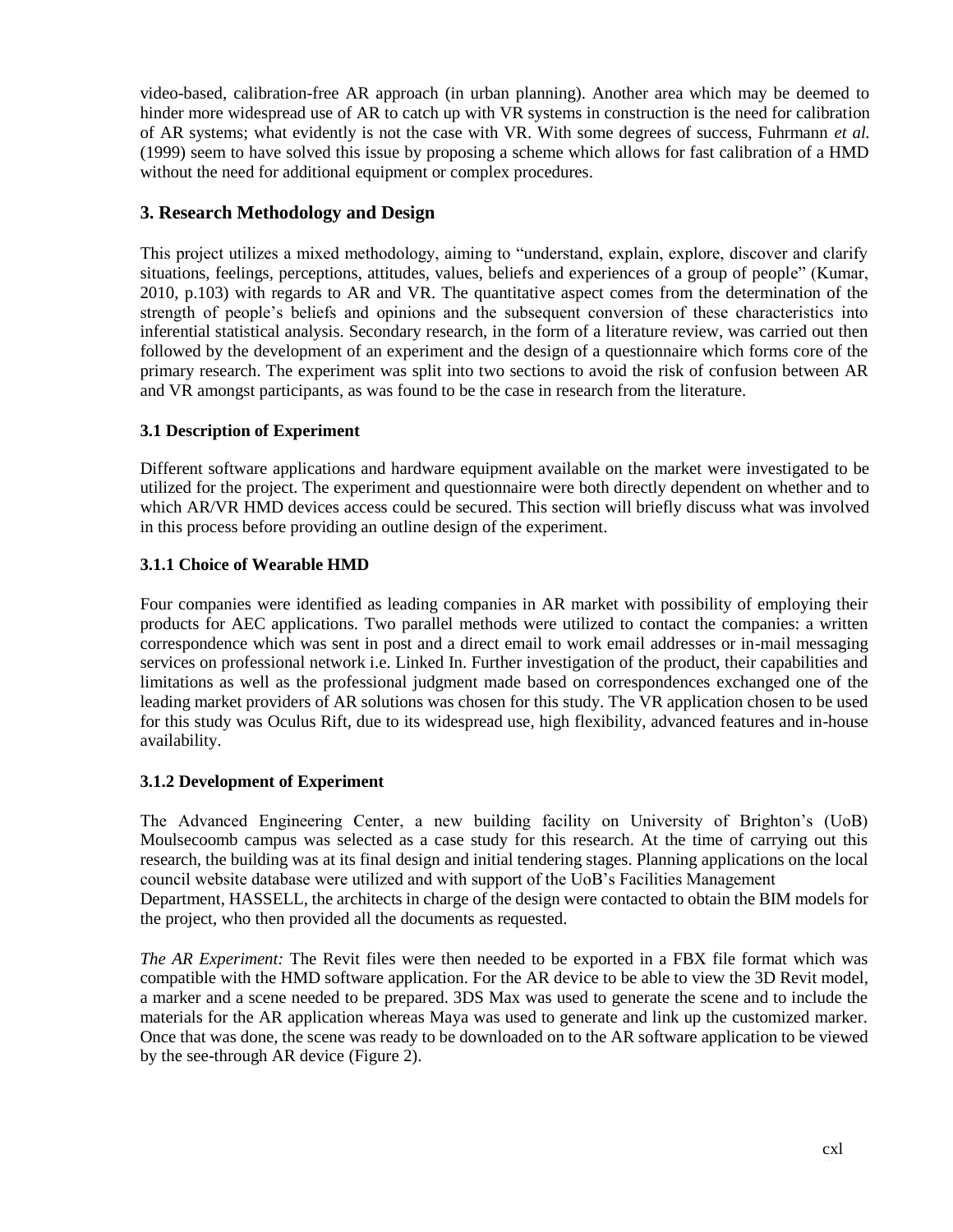*The VR Experiment:* The software specifics of the chosen VR headset (Oculus Rift SK2) determined that the most appropriate link software to add materials to the import file from Revit for generating an as close a model to reality as possible to be used in VR section would require the use of a 'game engine'. Two leading open source game engines namely 'Unity' and 'Unreal' were explored. After the first run of the tests, Unity showed to be most suitable (Figure 2). Although Unreal seems to have a more advanced user interface, the functions were more difficult to work with, specifically the addition of materials and the generation of collision objects. It is worth noting that incompatibility of the native materials in Revit with Unity, led to extra effort to sort this problem. This could have been sorted out using an additional plug-in for Unity but would have come at some additional costs.



**Figure 2: 3DS Max for AR section (left) Unity for VR section (right)**

## **3.2 Questionnaire**

Triangulated with the results of the critical literature review and informed by the limitations and opportunities of the developed experiments as well as the deployed hardware and software, a questionnaire was utilized to gauge the opinions of participants on the applicability of AR/VR in the construction industry. It comprised a total of 16 questions split in 2 parts. Part one was used to establish the background of the participants' and their level of understanding of AR/VR prior to the experiment, whereas part two sought to gauge their opinions on the applicability of AR/VR at, but not limited to, different stages of a project after having experienced the wearable HMD for both technologies. Most questions were multiple choice in nature. However, the participants were provided the opportunity to expand on their responses wherever deemed necessary. Prior to the questionnaire being finalized, a pilot was undertaken to ensure clarity, integrity and the flow of the questions.

## **3.3 Data Collection**

Both random sampling and cluster sampling techniques were adopted for the experiment, ensuring a reliable selection of participants from the intended target audience who are the future professionals in the built environment and civil engineering subject areas. In total, 35 participants took part in the experiment and filled in the questionnaire. Each participant was informed about the process prior to taking part. They were then asked to fill the first part of the questionnaire prior to the experiments. On completion of the two sections of the experiment (AR/VR), the users were then asked to complete the remainder of the questionnaire.

# **4. Results and Discussion**

Although some findings seem to confirm what previous research has found, some were significantly different showing that there might be a change in attitude towards the advanced technologies, raised level of awareness and change in expectation or skills, at least between the younger generations of professionals within the UK construction industry context. For instance, contrary to Wang *et al.'s* (2014)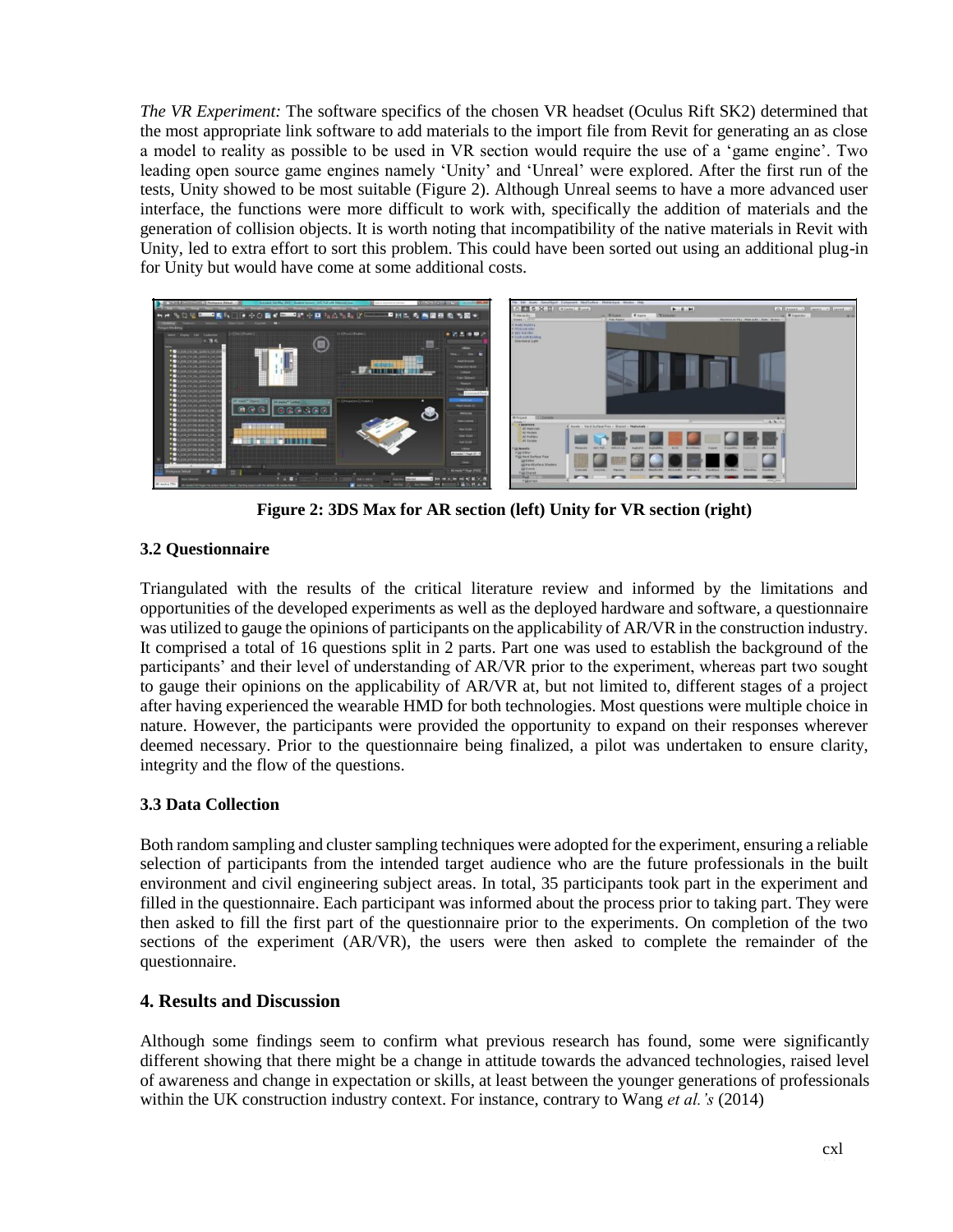suggestions, an overwhelming majority (80%) of participants strongly disagreed that 3D modelling is an unnecessary complication. The majority of participants also disagreed that AR gives a confusing sense of depth. Perhaps even more promising is the fact that the vast majority of respondents feel that AR/VR are the inevitable future of the construction industry; with only 6% disagreeing with this. The summary of results is presented in Figure 3:



**Figure 3: Summary of results**

Given the health and safety implications of all construction projects and their importance in determining the success of a project, it is reassuring to learn that a significant portion of participants either agreed or strongly agreed that AR/VR technologies reduce the risks and improve health and safety. However, there were some participants (6%) who strongly disagreed specifically with regards to VR technology. The reason for was reported by users as health issues, most likely sense of nausea, motion sickness or probably claustrophobia which might have been triggered by the use of HMD for VR. Rather surprisingly, although this seems to be a prominent issue, the authors have not come across this being widely referred to in the literature.

63% of participants believe that AR can facilitate an earlier detection of problems at the design stage. An even larger proportion of participants believed this is the case for VR (88%). This can serve as a strong driver for the implementation of these technologies into the design phase of a project.

Confirming findings from previous research, 66% and 80% of respondents viewed AR and VR as being capable of reducing the reliance on cognitive functions for tasks. when asked to provide rationale, the majority of participants referred to the technology as allowing users to view 3D visualizations of the design and being able to have a 'walk-through' in the building. However, those who disagreed more often than not stated that the representations were not clear enough either because of the size of the illustration or problems with the technology itself such as the lag involved or the viewpoint of the AR equipment used, meaning the reliance on thought process actually increased for some of the participants.

From the literature, the authors identified several factors that were given as being issues that prevented the wider usage of AR in the construction industry (smaller devices, more powerful devices, cheaper devices, more widespread/cheaper training). When asked to specify any other factors the participants feel is a contributor in this regard, more powerful devices and more widespread/cheaper training reached an equal of 27% responses. This implies that if the usage of AR is to become more widespread, the devices currently available may not be fully developed to ensure a smooth transition into the industry and that if more powerful devices were to be implemented, then a robust and cheap method of training users in this technology will be required. Other factors that participants specified included the use of more advertisement and more possibilities in the built environment, the use of an easily portable device and the health and safety implications for using AR technology on site.

Research carried out by Shin and Dunston (2010) found their prototype, the ARCam, to be most suitable to small-sized projects. However, results from this experiment do not confirm this. Respondents viewed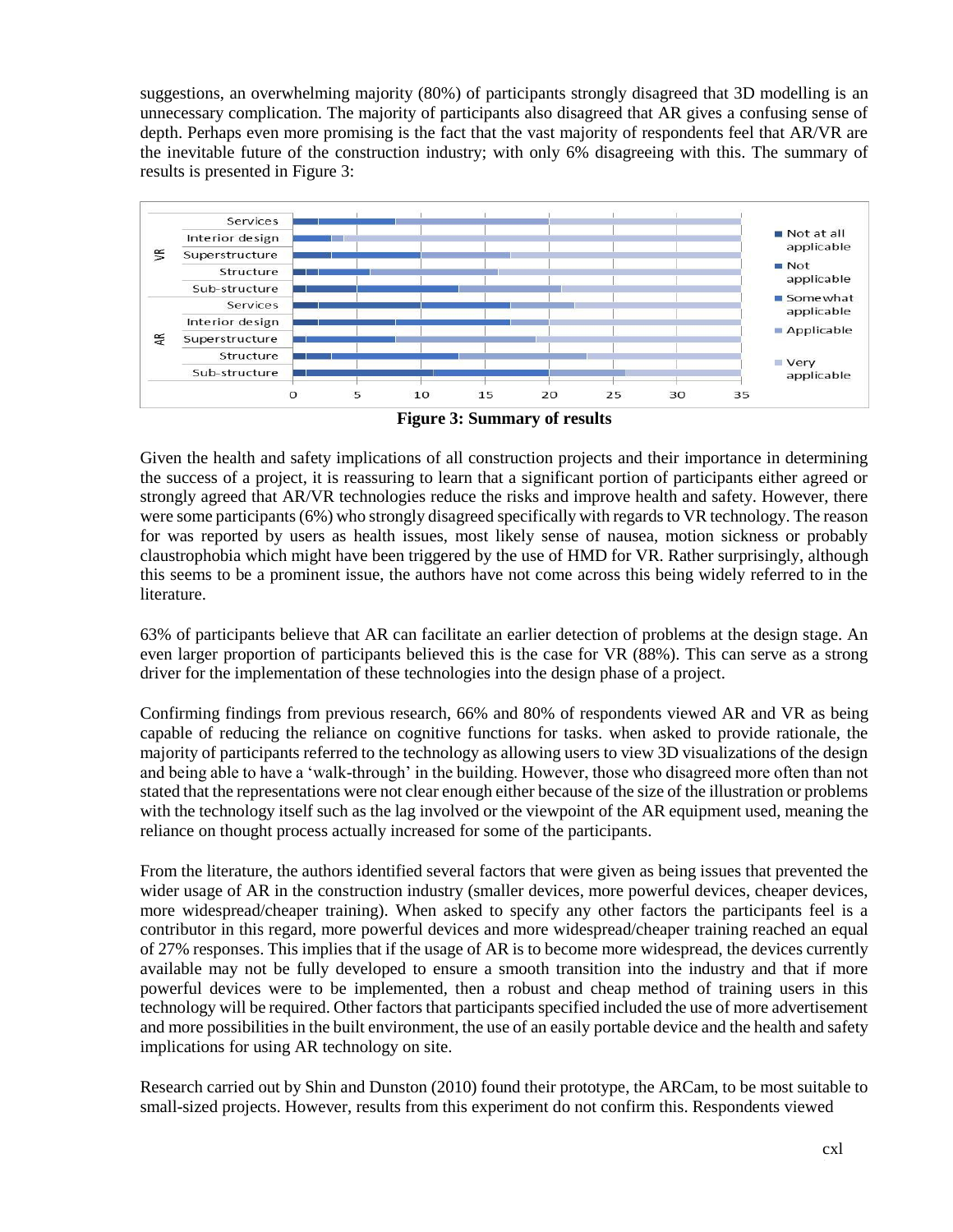AR technology as being most suitable to medium-sized projects. The reason for this could be that AR systems have probably become more powerful, smaller, more reliable and more portable since 2010. However, as discussed earlier, the current opinions indicate that systems are still not powerful enough to be utilized in the industry as easily as they could possibly be.

Interestingly, more participants strongly believed VR could be used for real-time workforce training, while most participants remained neutral with regards to AR. This is surprising given the fully immersive nature of VR. This was also true for participants' attitude towards the use of AR/VR in reducing the dependency on user manuals for construction-related tasks. 54% of respondents do not feel that AR can achieve this, with only 54% believe that VR can offer such opportunity.

When asked to identify the significant factors that would prevent the implementation of AR for a construction project, users equally weighted three factors each at 20% as: reliability, proper calibration and use of sensitive data. The issue surrounding the use of sensitive data is in line with findings from the literature with business implications for, for instance, the Google Glass. Perhaps most surprisingly, cost is weighted as least effective for implementation of AR; a factor which usually plays a critical role in determining whether or not technology is implemented.

The final question provided users with an opportunity to express their opinions or to add further comments about the technology. A large number of participants reported that they felt dizzy or motion-sick after using the VR technology. Some went as far to say they could use it for no longer than 5 to 10 minutes. Some participants viewed AR as being less fit-for-purpose than VR in its current state, for the construction industry. This highlights the need for more research in order to propose a more thorough system that can be implemented into the construction industry.

## **5. Concluding Comments and Further Research**

The outcomes of this investigation imply that HMD AR/VR systems can be applied to construction projects at different phases, although the applications of VR are more evident than AR, this may be due to users being more familiar with VR compared to AR. The findings from this research have challenged some previous findings with regards to AR/VR and in fact, from time to time even contradicted what was found previously, most notably suggestions that 3D modelling is an unnecessary complication.

Upon concluding this research, the authors see it fit that future research takes one of three possible routes. The first option is to develop either AR or VR technologies separately, with more specific applications based on the findings of this research. Another option would be to develop this research to test the hypothesis that AR and VR technologies are optimal when used on a project in conjunction with one another; interoperability could be the underlying principle in this case. The third option is to progress this research by building upon more recent advancements in AR/VR technologies such as the use of the next generation of smart glasses provided by leading technology providers on the market, both the one that kindly supported this study and the others. Either of these three options should seek to address the very valid concerns pointed out by participants in the questionnaire, especially the health and safety implications for the use of such technologies on site.

## **6. Acknowledgements**

The authors would like to thank Mr. David Lock and Vuzix Corporation for their involvement and support in this project, Mr. Julian Gitsham, Mr. Robert Stevens and HASSELL for providing the 3D models of the case study for this research and the participants in this study for their time and feedback which formed the basis of the results. Special thanks go to Mr. Mike Clark and Mr. David Rothwell, University of Brighton for their unparalleled support.